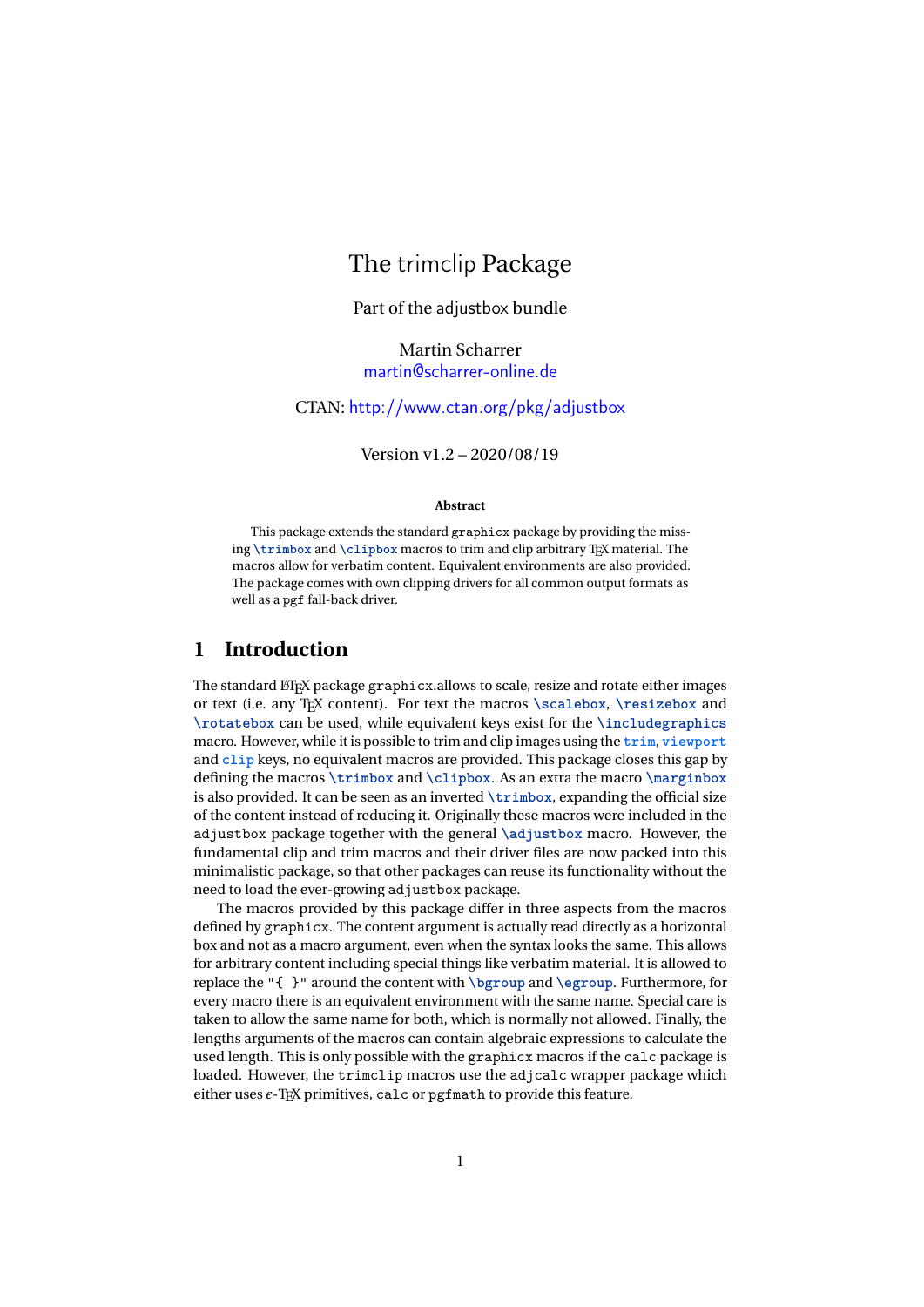## **2 Dependencies**

This package uses the author's other packages collectbox (to collect the content as a real box) and adjcalc (to allow for math expressions for lengths). The latter is part of the same adjustbox bundle and should have be installed together with trimclip.

## **3 Drivers**

The clip operation can not be implemented using general T<sub>EX</sub> commands, but is rather output format specific. The clipped material is actually included unclipped and the output file (i.e. PDF or PS file) contains format specific instructions, so that the document viewer will clip the content when the document is displayed. Depending on the used compilation work-flow (like pdflatex, latex+dvips or latex+dvipdfm, etc.) this clipping instructions must be passed in a different way. In order to support all of these, dedicated driver files are provided which hold the specific low-level instructions. This requirement should also be known to most users from the graphics/ $x$ ,  $(x)$ color or hyperref packages which also require output format specific low-level instructions to implement their features.

A set of driver files for the most common used LATEX compilers is provided with this package (see [section 4](#page-1-0) for a list). If no suitable driver file is found, the pgf package is used instead to implement the clip operation. This (large) package comes with its own set of driver files and should cover any other LATEX compilers. The trimclip drivers were inspired by the graphic/x and pgf driver code and were written by Joseph Wright of the ETEX3 project and Martin Scharrer (the author of this package).

# <span id="page-1-0"></span>**4 Package Options**

Normally the package should be loaded without any options. A suitable driver will then automatically be selected. However, the package accepts the following options to select the used driver manually. Any other option is passed to the graphicx package and the driver selected by it is used. However, this does not work if graphicx or graphics was already loaded before. In this case any unknown option is taken as driver and a file 'tc-〈*option*〉.def ' is loaded if it exits. If not, the default PGF fall-back driver is used. PGF comes with a own set of drivers but is large and can be considered a significant overhead if used only for rectangular clipping.

pdftex Use the pdftex driver. This driver is automatically selected for pdflatex.

luatex Use the luatex driver, which uses the pdftex driver internally. This driver is automatically selected for lualatex.

dvips Use the dvips driver. This driver is automatically selected for latex.

xetex Use the xetex driver. This driver is automatically selected for xelatex.

dvipdfm Use the xetex driver which is also compatible with dvipdfm.

dvipdfmx Use the xetex driver which is also compatible with dvipdfmx.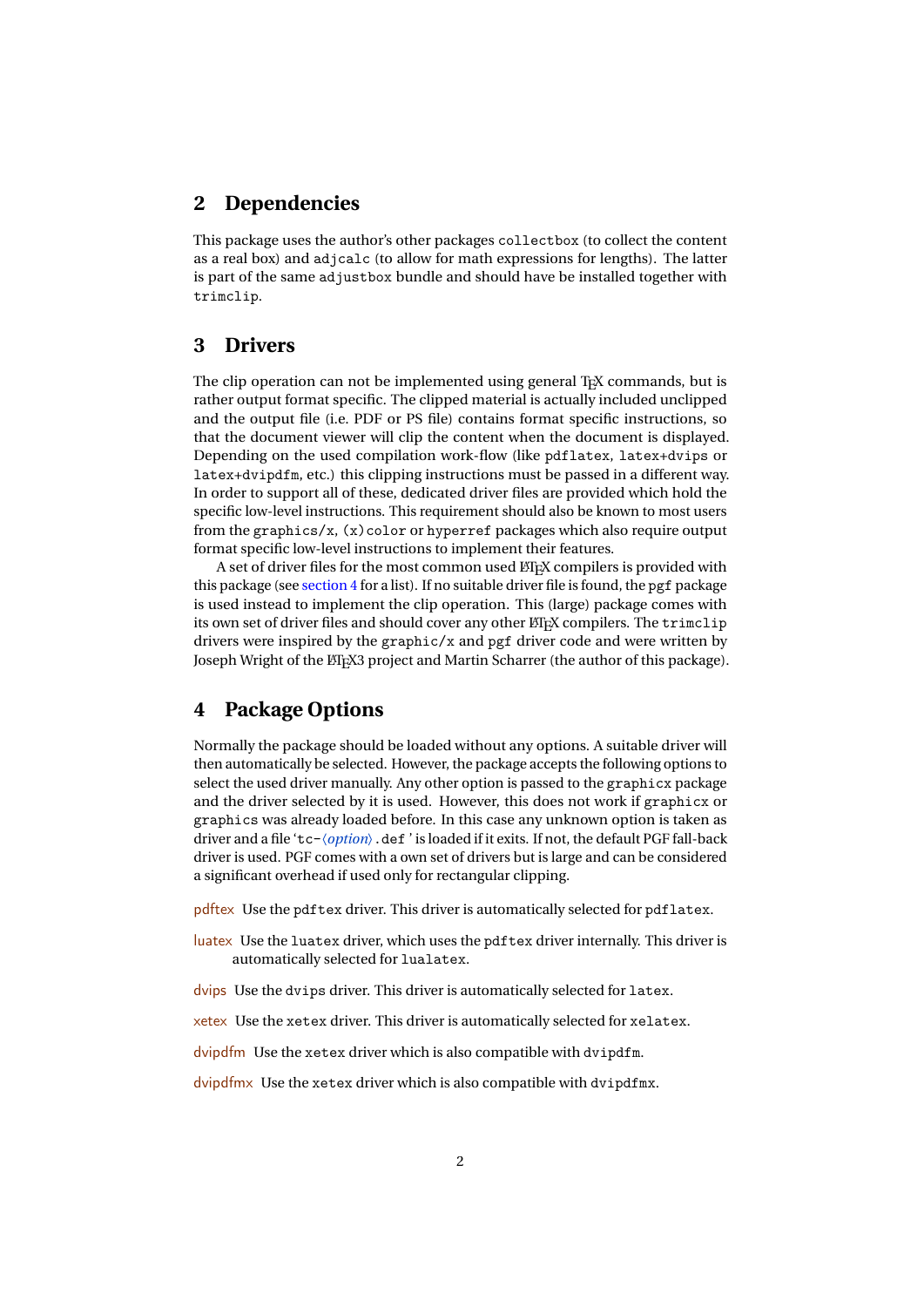pgf Use the fall-back PGF driver explicitly. This makes sense if issue with another driver are encountered.

It should be noted that choosing an incorrect driver will lead to clip operation not being applied (they act like trim operations) and may lead to a broken output file.

## **5 Argument Values**

All macros of this package and their matching environments require four length values which are used to change the left, bottom, right and top side of the content. Because of the used adjcalc package complicated algebraic expressions can be used to calculate these amounts. The used math engine can be changed by loading adjcalc with the appropriate option before loading trimclip. Please see the adjcalc manual for more details on this. Like with the trim or viewport keys of **\includegraphics** the length values must be separated by spaces. Note that if a previous length expression ends in a macro any trailing spaces will be removed by TEX. Therefore it is required to wrap this *complete* length expression in braces. Several examples of this are shown in the *Usage* section. It is also possible to only provide a single length which is used for all four sides or only two lengths which are taken for the left/right as well as bottom/top side. This simplifies symmetric operations and got inspired by Cascading Style Sheets (CSS) used to style websites.

If a length value is a simple number without a unit, a default unit is substituted (usually 'bp', *big points*, the standard PostScript and PDF unit). This default unit can be changed using \adjcalc{defaultunit= $\langle unit \rangle$ } or completely disabled (defaultunit=none). See the adjcalc manual for more details.

The length values can contain the following macros to refer to the original size of the content:

**\width \height \depth \totalheight**

These LATEX lengths hold the original dimensions of the content and can be used to make relative changes. Like any other length registers they can be used with a factor, e.g. .5**\width** to refer to half the natural width of the content.

## **6 Usage**

### **6.1 Trimming**

```
\trimbox{〈llx〉 〈lly〉 〈urx〉 〈ury〉}{〈content〉}
\trimbox{〈all sites〉}{〈content〉}
\trimbox{〈left/right〉 〈top/bottom〉}{〈content〉}
\trimbox*{〈llx〉 〈lly〉 〈urx〉 〈ury〉}{〈content〉}
```
The macro **\trimbox** trims the given amount from the lower left (ll) and the upper right (ur) corner of the box. This means that the amount  $\langle llx \rangle$  is trimmed from the left side,  $\langle l \rangle$  from the bottom and  $\langle \langle \langle u \rangle \rangle$  and  $\langle \langle \langle u \rangle \rangle$  from the right and top of the box, respectively. If only one value is given it will be used for all four sites. If only two values are given the first one will be used for the left and right side (llx, urx) and the second for the bottom and top side (lly, ury).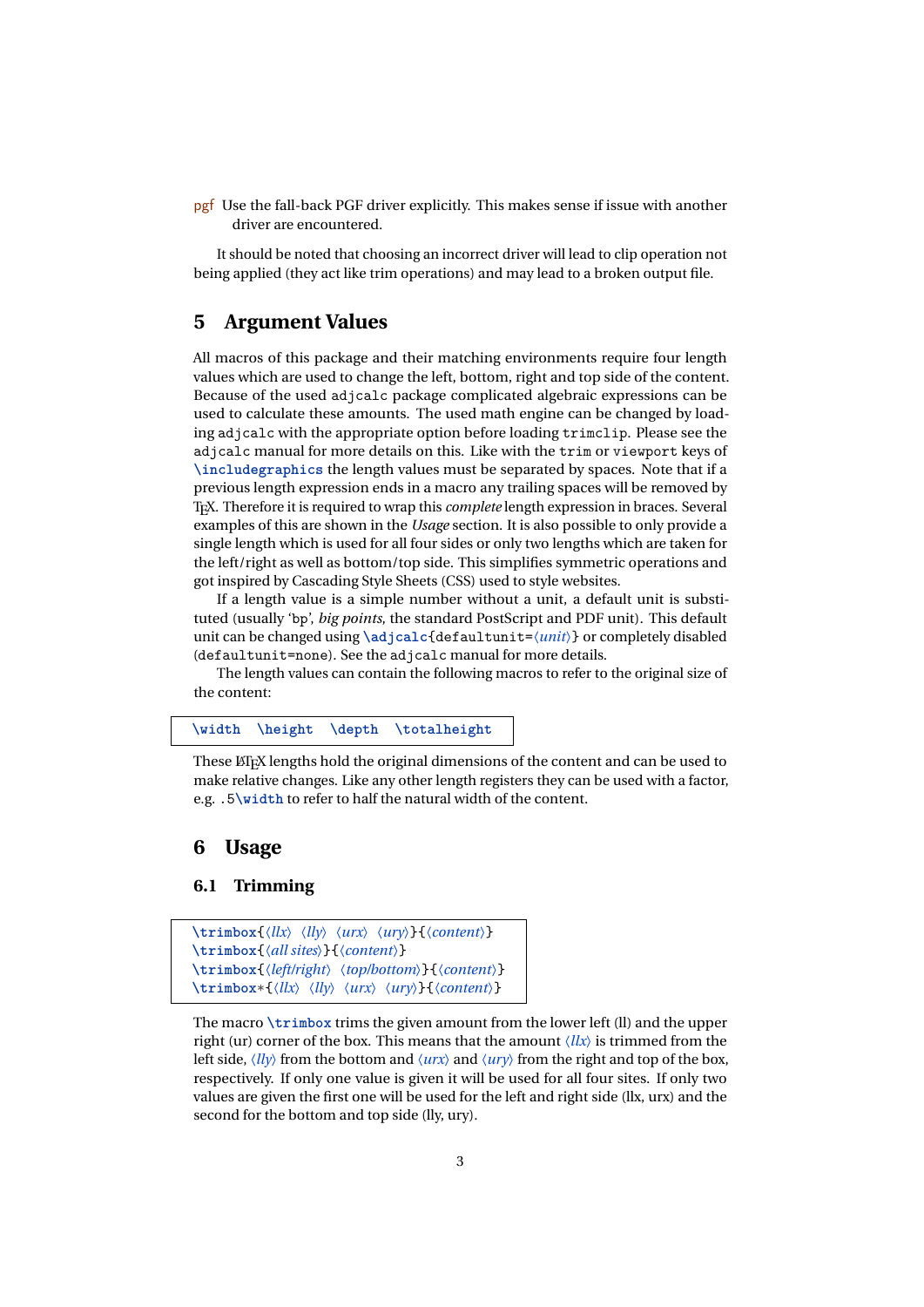If the starred version is used the four coordinates are taken as the **viewport** instead, i.e. the box is trimmed to the rectangle described by the coordinates. In this case all four values must be specified explicitly.

### **Examples:**

| \examplecontent                                                                                                                                                                         | <b><i><u>I</u></i></b> I<br>╍<br>C<br>D |
|-----------------------------------------------------------------------------------------------------------------------------------------------------------------------------------------|-----------------------------------------|
| \trimbox{2pt 3pt 2pt 3pt}{\examplecontent}                                                                                                                                              | B<br>Α<br>C<br>D                        |
| \trimbox{2pt 3pt}{\examplecontent}                                                                                                                                                      | B<br>A<br>C<br>D                        |
| $\trich{2pt}({\texttt{examplecontent}}$                                                                                                                                                 | B<br>A<br>C<br>D                        |
| \trimbox{{.5\width} {.5\totalheight} 2pt 2pt}<br>$\{\langle$ examplecontent }                                                                                                           | B<br>A<br>C<br>D                        |
| \trimbox*{5pt 0pt 3em 2em}{\examplecontent}                                                                                                                                             | B<br>А<br>$\mathcal{C}$<br>Е            |
| \trimbox*{5pt -2pt 3em 2em}{\examplecontent}                                                                                                                                            | B<br>A<br>C<br>D                        |
| \trimbox*{5pt 10pt 3em 2em}{\examplecontent}                                                                                                                                            | B<br>А<br>C<br>D                        |
| \trimbox*{5pt -3pt 3em -1pt}{\examplecontent}                                                                                                                                           | B<br>A<br>C<br>D                        |
| $\begin{equation*} {\langle l, 2 \text{ or } 4 \text{ trim values}} \end{equation*}$                                                                                                    |                                         |
| $\langle content \rangle$<br>\end{trimbox}                                                                                                                                              |                                         |
| $\begin{align} \begin{cases} \frac{ \tan \theta x}{\ln \theta} & \langle llx \rangle \\ \langle llx \rangle & \langle urx \rangle \end{cases} \end{align}$<br>$\langle content \rangle$ |                                         |

\end{**trimbox\***}

The  $\tt trimbox and trimbox*$  environments do the same as the corresponding macros.

| $\frac{A}{A}$  | B |
|----------------|---|
| $\overline{C}$ |   |
|                |   |
| А              | B |
|                |   |
|                |   |
| P              | B |
|                |   |
|                |   |
| A              | B |
|                |   |
|                |   |
|                |   |
|                | B |
|                |   |

|  | В |   |
|--|---|---|
|  |   |   |
|  | A | B |
|  |   |   |
|  | А | B |
|  |   |   |

| Н |   |
|---|---|
|   |   |
| A | B |
|   |   |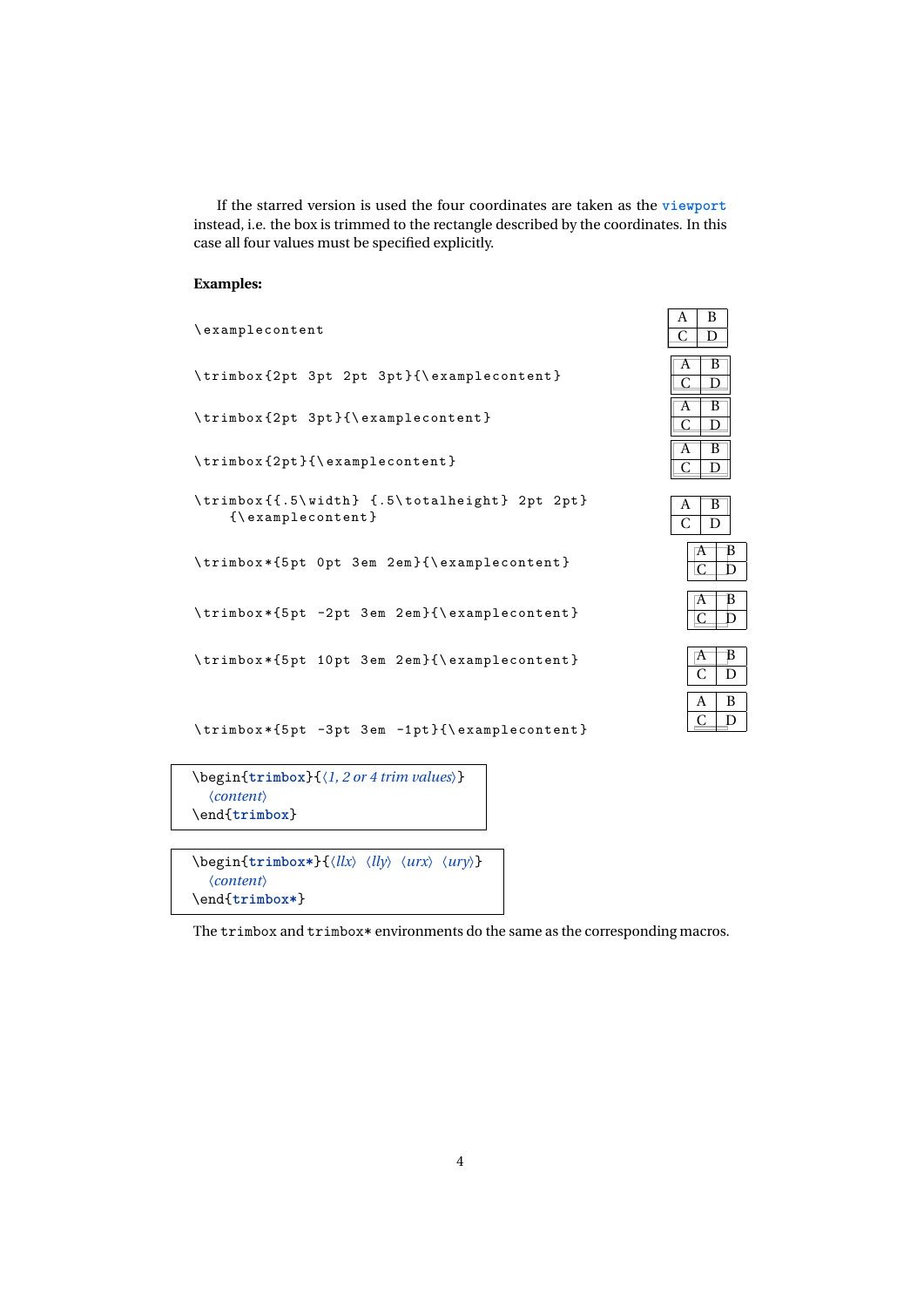## **6.2 Clipping**

```
\clipbox{〈llx〉 〈lly〉 〈urx〉 〈ury〉}{〈content〉}
\clipbox{〈all sites〉}{〈content〉}
\clipbox{〈left/right〉 〈top/bottom〉}{〈content〉}
\clipbox*{〈llx〉 〈lly〉 〈urx〉 〈ury〉}{〈content〉}
```
The **\clipbox** macro works like the **\trimbox** and trims the given amounts from the 〈*text*〉. However, in addition the trimmed material is also clipped, i.e. it is not shown in the final document. Note that the material will still be part of the output file but is simply not shown. The full content can still be exported using special tools, so using **\clipbox** (or **\includegraphics**[clip,trim=...]) to censor classified information would be a bad idea. The starred version will again use the given coordinates as viewport.

```
\begin{clipbox}{〈1, 2 or 4 trim values〉}
  〈content〉
\end{clipbox}
```

```
\begin{clipbox*}{〈llx〉 〈lly〉 〈urx〉 〈ury〉}
  〈content〉
\end{clipbox*}
```
The environment versions of **\clipbox** and **\clipbox**\*. The same rules as for the trimming environments apply.

 $\sqrt{2}$ 

### **Examples:**

| \examplecontent                                                               | $\mathbf{L}$<br>D<br>D       |
|-------------------------------------------------------------------------------|------------------------------|
| \clipbox{2pt 3pt 2pt 3pt}{\examplecontent}                                    | В<br>А<br>$\mathcal{C}$<br>D |
| \clipbox{2pt 3pt}{\examplecontent}                                            | В<br>A<br>D                  |
| $\clipbox{2pt}$ {\examplecontent}                                             | B<br>A<br>D                  |
| \clipbox{{.5\width} {.5\totalheight} 2pt 2pt}<br>$\{\langle$ examplecontent } | B                            |
| \clipbox*{5pt 0pt 3em 2em}{\examplecontent}                                   | A                            |
| \clipbox*{5pt -2pt 3em 2em}{\examplecontent}                                  | A                            |
| \clipbox*{5pt 10pt 3em 2em}{\examplecontent}                                  | А                            |
| \clipbox*{5pt -3pt 3em -1pt}{\examplecontent}                                 |                              |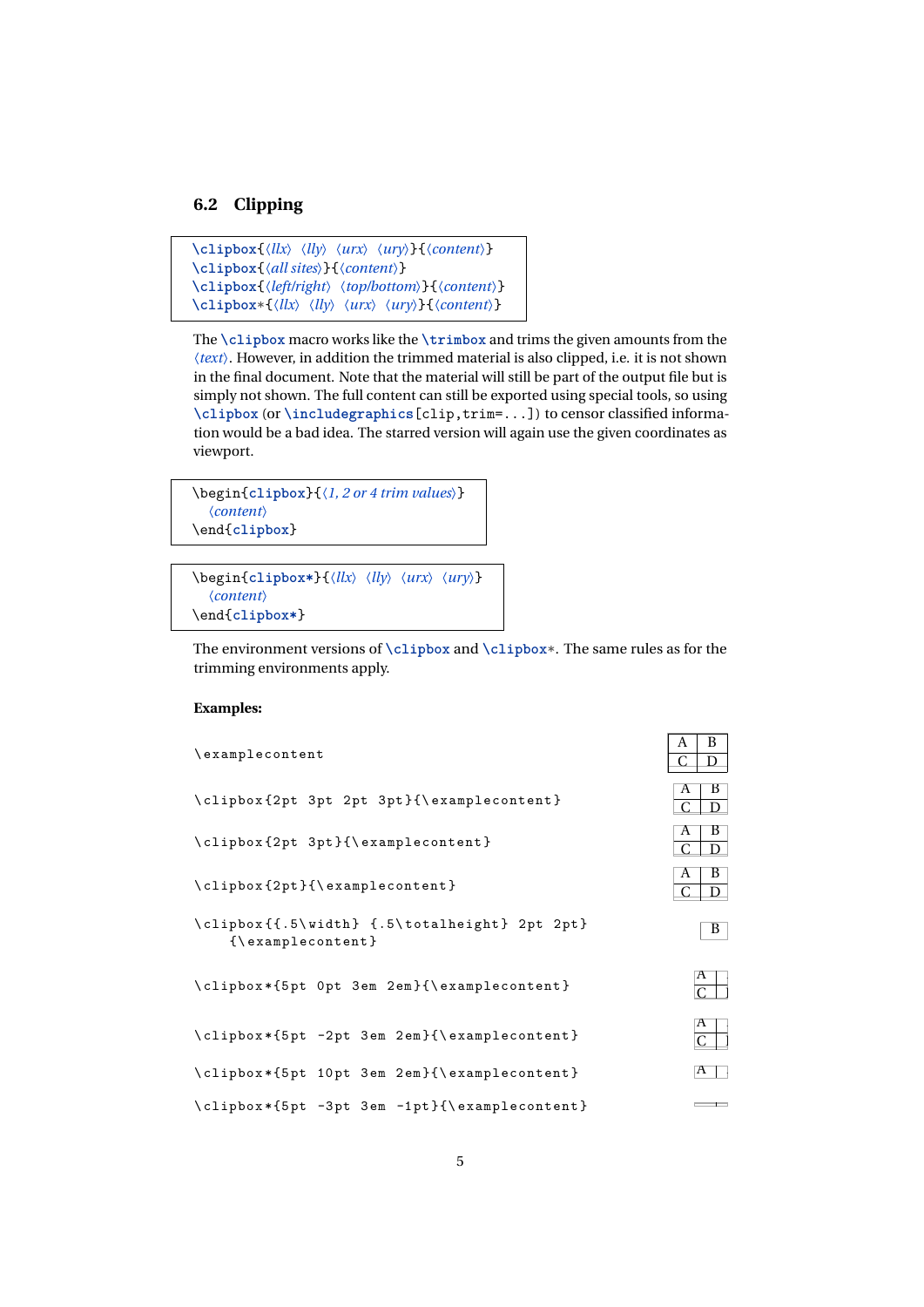#### **6.3 Margin**

```
\marginbox{〈all sites〉}{〈content〉}
\marginbox{〈left/right〉 〈top/bottom〉}{〈content〉}
\marginbox{〈llx〉 〈lly〉 〈urx〉 〈ury〉}{〈content〉}
```

```
\begin{marginbox*}{〈1, 2 or 4 margin values〉}
  〈content〉
\end{marginbox*}
```
This macro and environment can be used to add a margin (white space) around the content. It can be seen as the opposite of **\trimbox**. The original baseline of the content is preserved because  $\langle ll_V \rangle$  is added to the depth.

#### **Example:**

```
Before \ fbox {\ marginbox {1 ex 2 ex 3 ex 4 ex }{ Text }} After
```


```
\marginbox*{〈all sites〉}{〈content〉}
\marginbox*{〈left/right〉 〈top/bottom〉}{〈content〉}
\marginbox*{〈llx〉 〈lly〉 〈urx〉 〈ury〉}{〈content〉}
```

```
\begin{marginbox}{〈1, 2 or 4 margin values〉}
  〈content〉
\end{marginbox}
```
This starred version is almost identical to the normal **\marginbox**, but also raises the content by the 〈*lly*〉 amount, so that the original depth is preserved instead of the original baseline. Note that while **\marginbox** is basically the opposite of **\trimbox**, **\marginbox**\* is not the opposite of **\trimbox**\*.

#### **Example:**

```
Before \ fbox {\ marginbox *{1 ex 2 ex 3 ex 4 ex }{ Text }} After
```

| <b>Before</b> | Text | After |
|---------------|------|-------|
|               |      |       |

 $\overline{\phantom{a}}$ 

 $\overline{\phantom{a}}$ 

 $\overline{\phantom{0}}$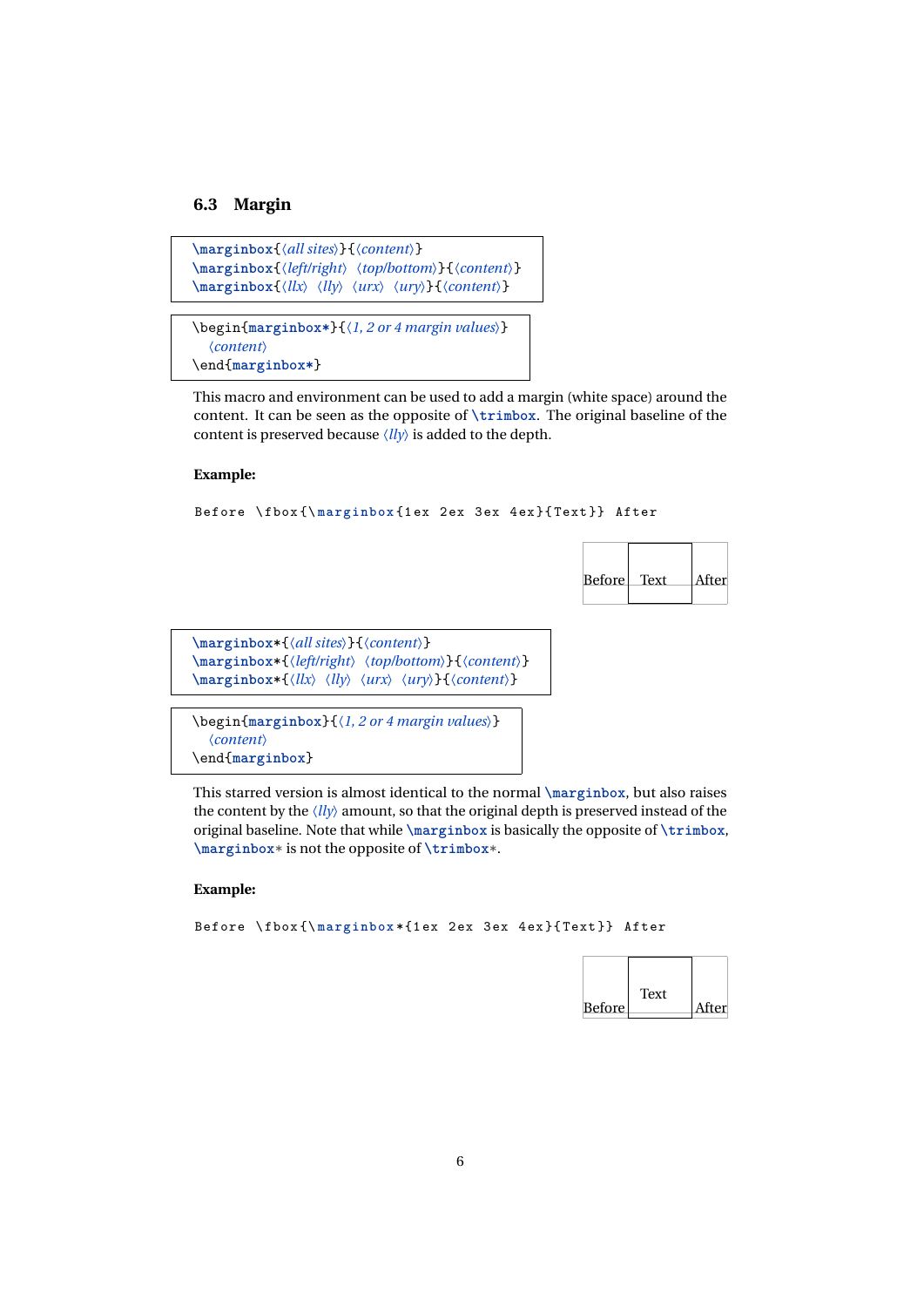# **7 Diagrams**

The box dimensions, trim values and change of the baseline for different scenarios are visualized by the following diagrams.



Figure 1: Box dimensions. Shown are also the LTEX macros and the TEX primitives. Here \br stands for a box register. Note that the depth is a positive values on its own downwards pointed axes.



Figure 2: Trimming. The four values are removed from each side.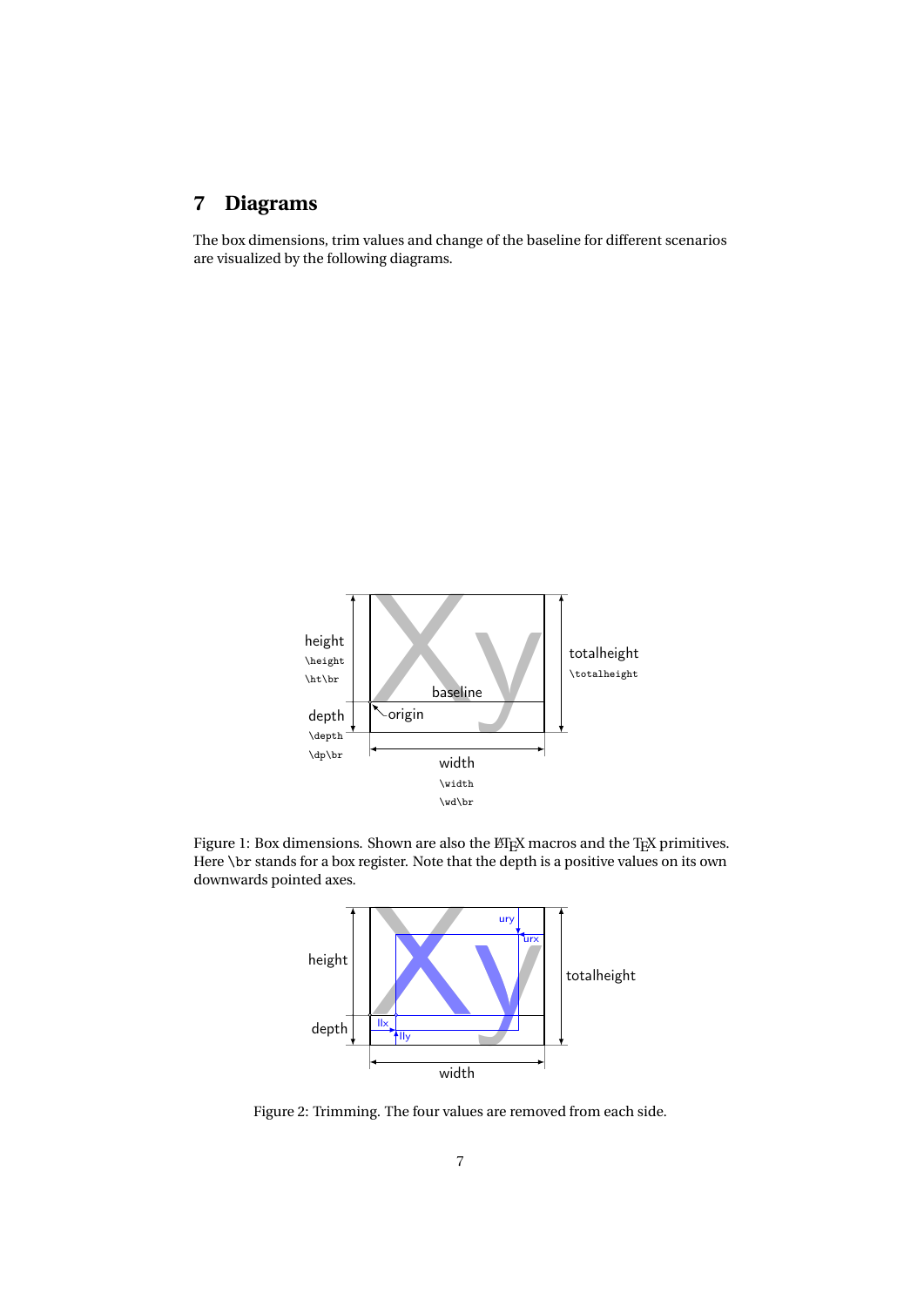

Figure 3: Trimming with lly>depth. In this case the resulting box moves up to the original baseline.



Figure 4: Trimming with ury>height. In this case the resulting box falls down to the original baseline



Figure 5: Viewport with  $11y>0$ pt. The 11 and ur values are taken from the origin. The baseline is the vertical zero reference.